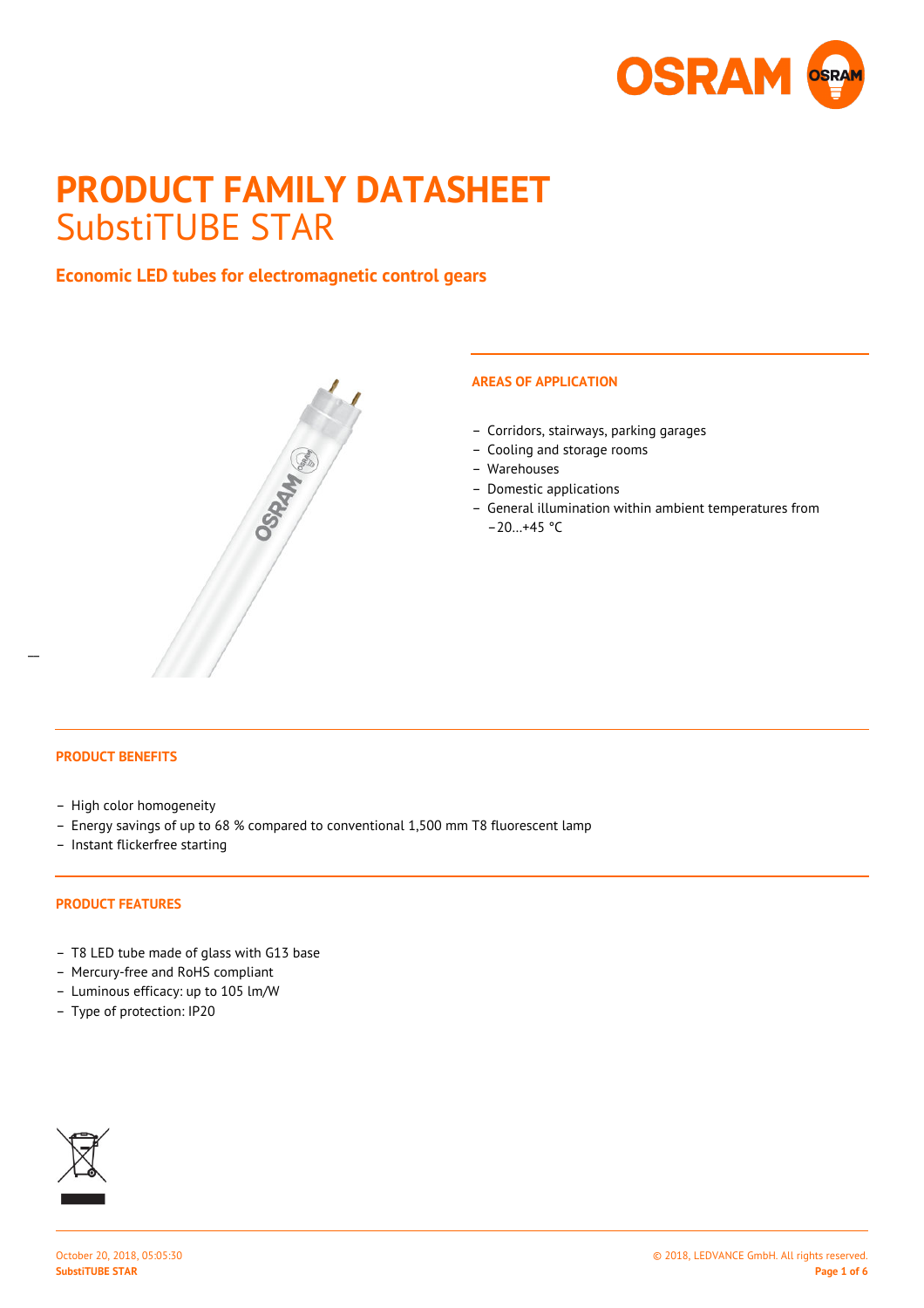#### **TECHNICAL DATA**

 $\overline{\phantom{a}}$ 

|                                     | <b>Electrical data</b> |                           |                               |                           |                           |                    |                           | <b>Photometrical data</b>          |                        |                                            |                                  |  |
|-------------------------------------|------------------------|---------------------------|-------------------------------|---------------------------|---------------------------|--------------------|---------------------------|------------------------------------|------------------------|--------------------------------------------|----------------------------------|--|
| <b>Product description</b>          | Rated<br>wattage       | <b>Nominal</b><br>voltage | <b>Operating</b><br>frequency | <b>Nominal</b><br>wattage | <b>Nominal</b><br>current | Type of<br>current | Color<br>temper-<br>ature | <b>Nominal</b><br>luminous<br>flux | Rated<br>luminous flux | Lumen main.fact.at end of<br>nom.life time | Light color<br>(designatio<br>n) |  |
| ST8S-EM 7.6 W/3000 K 600 mm EM      | 7.60 W                 | 220240 V                  | 5060 Hz                       | 7.60 W                    | 0.035 A                   | AC                 | 3000 K                    | 720 lm                             | 720 lm                 | 0.70                                       | Warm<br>White                    |  |
| ST8S-EM 7.6 W/4000 K 600 mm EM      | 7.60 W                 | 220240 V                  | 5060 Hz                       | 7.60 W                    | 0.035 A                   | AC                 | 4000 K                    | 1100 lm                            | 800 lm                 | 0.70                                       | Cool White                       |  |
| ST8S-EM 7.6 W/6500 K 600 mm EM      | 7.60 W                 | 220240 V                  | 5060 Hz                       | 7.60 W                    | 0.035 A                   | AC                 | 6500 K                    | 800 lm                             | 800 lm                 | 0.70                                       | Cool<br>Daylight                 |  |
| ST8S-EM 16.2 W/3000 K 1200 mm<br>EM | 16.20 W                | 220240 V                  | 5060 Hz                       | 16.20 W                   | 0.075A                    | AC                 | 3000 K                    | 1530 lm                            | 1530 lm                | 0.70                                       | Warm<br>White                    |  |
| ST8S-EM 16.2 W/4000 K 1200 mm<br>EM | 16.20 W                | 220240 V                  | 5060 Hz                       | 16.20 W                   | 0.075 A                   | AC                 | 4000 K                    | 1700 lm                            | 1700 lm                | 0.70                                       | Cool White                       |  |
| ST8S-EM 16.2 W/6500 K 1200 mm<br>EM | 16.20 W                | 220240 V                  | 5060 Hz                       | 16.20 W                   | 0.075A                    | AC                 | 6500 K                    | 1700 lm                            | 1700 lm                | 0.70                                       | Cool<br>Daylight                 |  |
| ST8S-EM 19.1 W/3000 K 1500 mm<br>EM | 19.10 W                | 220240 V                  | 5060 Hz                       | 19.10 W                   | 0.088 A                   | AC                 | 3000 K                    | 1800 lm                            | 1800 lm                | 0.70                                       | Warm<br>White                    |  |
| ST8S-EM 20.6 W/4000 K 1500 mm<br>EM | 20.60 W                | 220240 V                  | 5060 Hz                       | 20.60 W                   | 0.088 A                   | AC                 | 4000 K                    | 2000 lm                            | 2000 lm                | 0.70                                       | Cool White                       |  |
| ST8S-EM 19.1 W/6500 K 1500 mm<br>EM | 19.10 W                | 220240 V                  | 5060 Hz                       | 19.10 W                   | 0.088 A                   | AC                 | 6500 K                    | 2000 lm                            | 2000 lm                | 0.70                                       | Cool<br>Daylight                 |  |

|                                     |                        |                         |                                     | Light technical data    |                                                |                        | Dimensions & weight |                | Temperatures &<br>operating<br>conditions | Lifespan                  |
|-------------------------------------|------------------------|-------------------------|-------------------------------------|-------------------------|------------------------------------------------|------------------------|---------------------|----------------|-------------------------------------------|---------------------------|
| <b>Product description</b>          | Color temper-<br>ature | <b>Luminous</b><br>flux | Color<br>render-<br>ing index<br>Ra | <b>Starting</b><br>time | Rated<br>beam<br>angle<br>(half peak<br>value) | Warm-up<br>time (60 %) | Product<br>weight   | Overall length | Ambient<br>temperature range              | Nominal lamp<br>life time |
| ST8S-EM 7.6 W/3000 K 600 mm EM      | 3000 K                 | 720 lm                  | >80                                 | 0.5 s                   | 190.00°                                        | 0.50 s                 | 100.00 q            | 603.0 mm       | $-20+45$ °C                               | 30000 h                   |
| ST8S-EM 7.6 W/4000 K 600 mm EM      | 4000 K                 | 1100 lm                 | $\geq 80$                           | 0.5s                    | 190.00°                                        | 0.50 s                 | 100.00 q            | 603.0 mm       | $-20+45$ °C                               | 30000 h                   |
| ST8S-EM 7.6 W/6500 K 600 mm EM      | 6500 K                 | 800 lm                  | $\geq 80$                           | 0.5s                    | 190.00°                                        | 0.50 s                 | 100.00 q            | 603.0 mm       | $-20+45$ °C                               | 30000 h                   |
| ST8S-EM 16.2 W/3000 K 1200 mm<br>EM | 3000 K                 | 1530 lm                 | $\geq 80$                           | 0.5s                    | 190.00°                                        | 0.50 s                 | 200.00 <sub>q</sub> | 1212 mm        | $-20+45$ °C                               | 30000 h                   |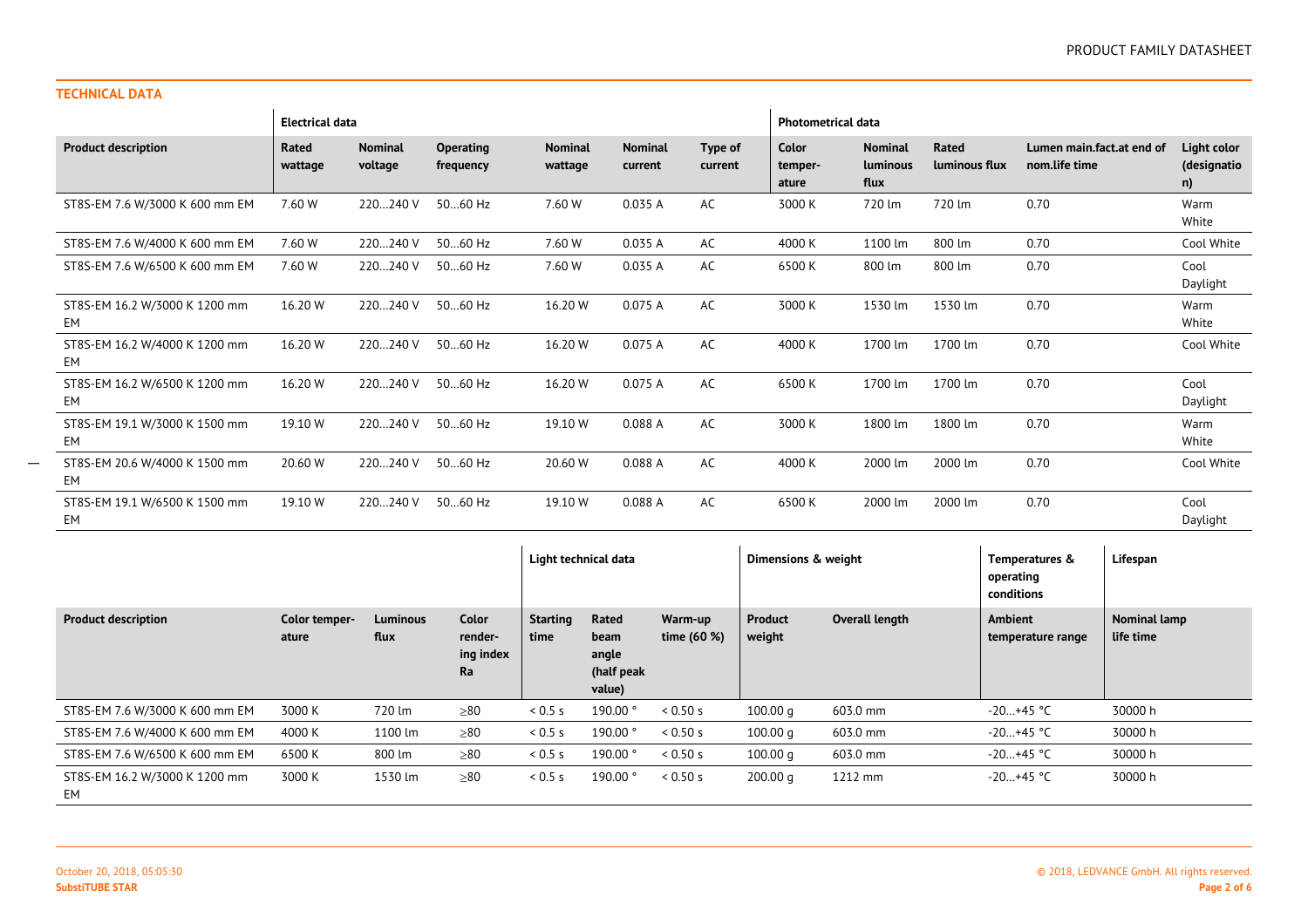|                                      |                        |                         |                                     | Light technical data    |                                                |                        | Dimensions & weight      |                | Temperatures &<br>operating<br>conditions | Lifespan                  |
|--------------------------------------|------------------------|-------------------------|-------------------------------------|-------------------------|------------------------------------------------|------------------------|--------------------------|----------------|-------------------------------------------|---------------------------|
| <b>Product description</b>           | Color temper-<br>ature | <b>Luminous</b><br>flux | Color<br>render-<br>ing index<br>Ra | <b>Starting</b><br>time | Rated<br>beam<br>angle<br>(half peak<br>value) | Warm-up<br>time (60 %) | <b>Product</b><br>weight | Overall length | Ambient<br>temperature range              | Nominal lamp<br>life time |
| ST8S-EM 16.2 W/4000 K 1200 mm<br>EM  | 4000 K                 | 1700 lm                 | $\geq 80$                           | 0.5 s                   | 190.00°                                        | < 0.50 s               | 200.00 q                 | 1212 mm        | $-20+45$ °C                               | 30000 h                   |
| ST8S-EM 16.2 W/6500 K 1200 mm<br>EM  | 6500 K                 | 1700 lm                 | > 80                                | 0.5s                    | 190.00°                                        | < 0.50 s               | 200.00 q                 | 1212 mm        | $-20+45$ °C                               | 30000 h                   |
| ST8S-EM 19.1 W/3000 K 1500 mm<br>EM  | 3000 K                 | 1800 lm                 | >80                                 | 0.5 s                   | 190.00°                                        | < 0.50 s               | 260.00 g                 | 1513 mm        | $-20+45$ °C                               | 30000 h                   |
| ST8S-EM 20.6 W/4000 K 1500 mm<br>EM  | 4000 K                 | 2000 lm                 | $\geq 80$                           | 0.5 s                   | 190.00°                                        | < 0.50 s               | 260.00 q                 | 1513 mm        | $-20+45$ °C                               | 30000 h                   |
| ST8S-EM 19.1 W/6500 K 1500 mm<br>EM. | 6500 K                 | 2000 lm                 | $\geq 80$                           | 0.5s                    | 190.00°                                        | < 0.50 s               | 260.00 q                 | 1513 mm        | $-20+45$ °C                               | 30000 h                   |

|                                     |                               | Additional product data               |                  | <b>Capabilities</b> | <b>Certificates</b><br>&<br>standards | <b>Country-specific categorizations</b> | Logistical<br>data                 |
|-------------------------------------|-------------------------------|---------------------------------------|------------------|---------------------|---------------------------------------|-----------------------------------------|------------------------------------|
| <b>Product description</b>          | Number of switching<br>cycles | <b>Base (standard</b><br>designation) | Mercury-<br>free | <b>Dimmable</b>     | Type of<br>protection                 | <b>ILCOS</b>                            | Temperature<br>range at<br>storage |
| ST8S-EM 7.6 W/3000 K 600 mm EM      | 200000                        | G13                                   | Yes              | No                  | IP <sub>20</sub>                      | DR-7.6/830-G13-25.5/600                 | $-2080$ °C                         |
| ST8S-EM 7.6 W/4000 K 600 mm EM      | 200000                        | G13                                   | Yes              | No                  | IP <sub>20</sub>                      | DR-7.6/840-G13-25.5/600                 | $-2080$ °C                         |
| ST8S-EM 7.6 W/6500 K 600 mm EM      | 200000                        | G13                                   | Yes              | No                  | IP <sub>20</sub>                      | DR-7.6/865-G13-25.5/600                 | $-2080$ °C                         |
| ST8S-EM 16.2 W/3000 K 1200 mm<br>EM | 200000                        | G13                                   | Yes              | No                  | IP20                                  | DR-16.2/830-G13-25.5/1200               | $-2080$ °C                         |
| ST8S-EM 16.2 W/4000 K 1200 mm<br>EM | 200000                        | G13                                   | Yes              | No                  | IP <sub>20</sub>                      | DR-16.2/840-G13-25.5/1200               | $-2080$ °C                         |
| ST8S-EM 16.2 W/6500 K 1200 mm<br>EM | 200000                        | G13                                   | Yes              | No                  | IP <sub>20</sub>                      | DR-16.2/865-G13-25.5/1200               | $-2080$ °C                         |
| ST8S-EM 19.1 W/3000 K 1500 mm<br>EM | 200000                        | G13                                   | Yes              | No                  | IP <sub>20</sub>                      | DR-19.1/830-G13-25.5/1500               | $-2080$ °C                         |
| ST8S-EM 20.6 W/4000 K 1500 mm<br>EM | 200000                        | G13                                   | Yes              | No                  | IP <sub>20</sub>                      | DR-19.1/840-G13-25.5/1500               | $-2080$ °C                         |

 $\overline{\phantom{a}}$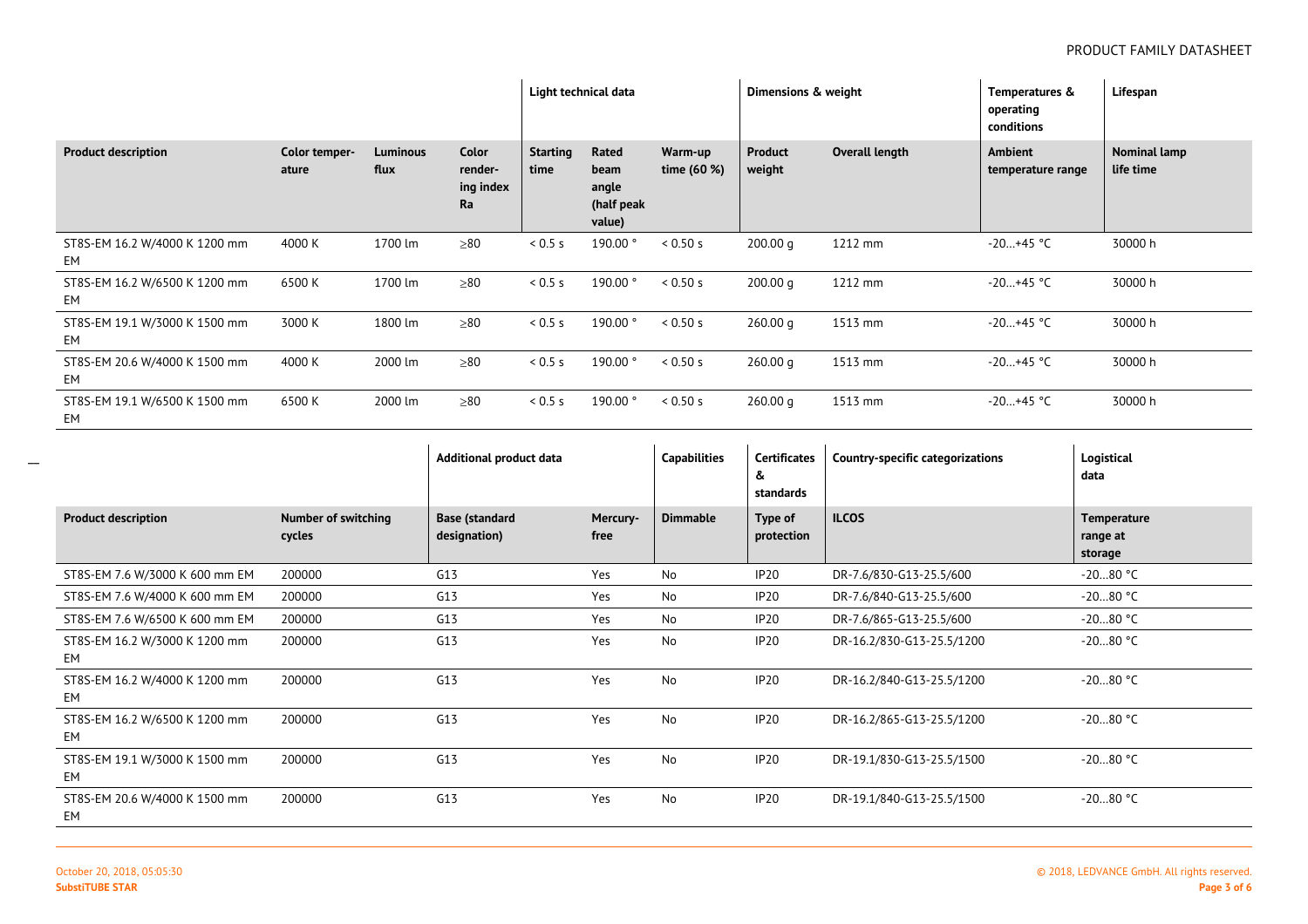|                                     |                               | Additional product data        |                  | Capabilities    | Certificates<br>&<br>standards | Country-specific categorizations | Logistical<br>data                 |
|-------------------------------------|-------------------------------|--------------------------------|------------------|-----------------|--------------------------------|----------------------------------|------------------------------------|
| <b>Product description</b>          | Number of switching<br>cycles | Base (standard<br>designation) | Mercury-<br>free | <b>Dimmable</b> | Type of<br>protection          | <b>ILCOS</b>                     | Temperature<br>range at<br>storage |
| ST8S-EM 19.1 W/6500 K 1500 mm<br>EM | 200000                        | G13                            | Yes              | No              | IP <sub>20</sub>               | DR-19.1/865-G13-25.5/1500        | $-2080$ °C                         |



ST8S-EM 7.6 W/3000 K 600 mm EM,ST8S-EM 7.6 W/4000 K 600 mm EM,ST8S-EM 7.6 W/6500 K 600 mm EM,ST8S-EM 16.2 W/3000 K 1200 mm EM, ST8S-EM 16.2 W/4000 K 1200 mm EM,ST8S-EM 16.2 W/6500 K 1200 mm EM,ST8S-EM 19.1 W/3000 K 1500 mm EM, ST8S-EM 20.6 W/4000 K 1500 mm EM,ST8S-EM 19.1 W/6500 K 1500 mm EM

#### **EQUIPMENT / ACCESSORIES**

– Suitable for operation on magnetic control gear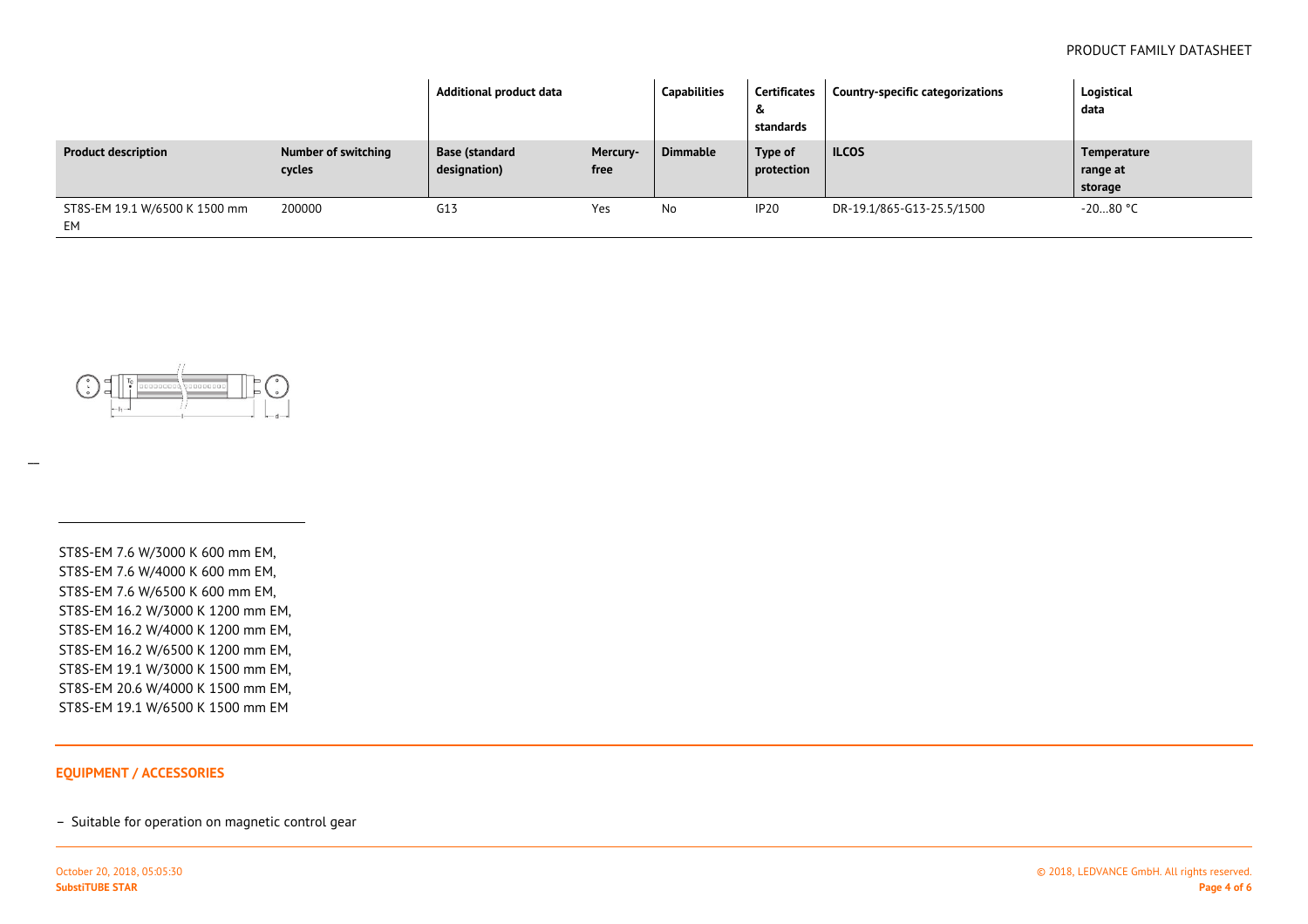#### **SAFETY ADVICE**

Operation in outdoor applications in suitable damp-proof luminaires possible according to data sheet and installation instruction.

#### **APPLICATION ADVICE**

For more detailed application information and graphics please see product datasheet.

#### **LOGISTICAL DATA**

| <b>Product code</b> | <b>Product description</b>       | Packaging unit (Pieces/Unit) | Dimensions (length x width x height) | <b>Volume</b>           | <b>Gross weight</b> |
|---------------------|----------------------------------|------------------------------|--------------------------------------|-------------------------|---------------------|
| 4058075024434       | ST8S-EM 7.6 W/3000 K 600 mm EM   | Shipping carton box<br>8     | 753 mm x 182 mm x 125 mm             | $17.13$ dm <sup>3</sup> | 1399.00 g           |
| 4058075024458       | ST8S-EM 7.6 W/4000 K 600 mm EM   | Shipping carton box<br>8     | 753 mm x 182 mm x 125 mm             | $17.13$ dm <sup>3</sup> | 1444.00 g           |
| 4058075024472       | ST8S-EM 7.6 W/6500 K 600 mm EM   | Shipping carton box<br>8     | 753 mm x 182 mm x 125 mm             | $17.13$ dm <sup>3</sup> | 1433.00 g           |
| 4058075024496       | ST8S-EM 16.2 W/3000 K 1200 mm EM | Shipping carton box<br>8     | 1367 mm x 182 mm x 125 mm            | $31.10 \text{ dm}^3$    | 2610.00 g           |
| 4058075024519       | ST8S-EM 16.2 W/4000 K 1200 mm EM | Shipping carton box<br>8     | 1367 mm x 182 mm x 125 mm            | $31.10 \text{ dm}^3$    | 3810.00 g           |
| 4058075024533       | ST8S-EM 16.2 W/6500 K 1200 mm EM | Shipping carton box<br>8     | 1367 mm x 182 mm x 125 mm            | $31.10 \text{ dm}^3$    | 2570.00 g           |
| 4058075024557       | ST8S-EM 19.1 W/3000 K 1500 mm EM | Shipping carton box          | 1660 mm x 182 mm x 125 mm            | $37.77$ dm <sup>3</sup> | 3150.00 g           |
| 4058075024571       | ST8S-EM 20.6 W/4000 K 1500 mm EM | Shipping carton box<br>8     | 1660 mm x 182 mm x 125 mm            | $37.77 \text{ dm}^3$    | 3190.00 g           |
| 4058075024595       | ST8S-EM 19.1 W/6500 K 1500 mm EM | Shipping carton box<br>8     | 1660 mm x 182 mm x 125 mm            | $37.77$ dm <sup>3</sup> | 3170.00 g           |

The mentioned product code describes the smallest quantity unit which can be ordered. One shipping unit can contain one or more single products. When placing an order, for the quantity please enter single or multiples of a shipping unit.